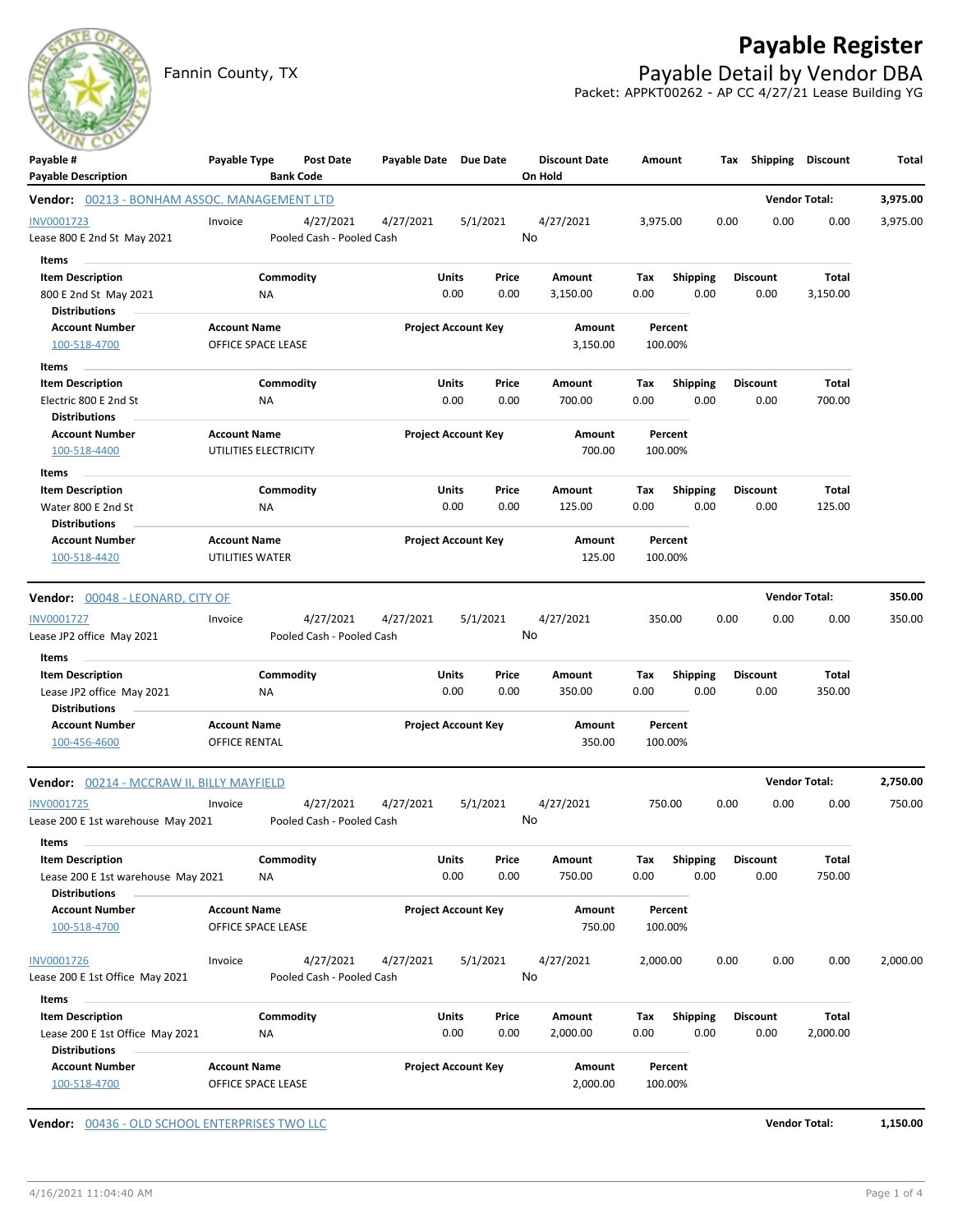| Payable Register                                         |                     |                           |                     |                            |                      |          |          |      |                 |                 | Packet: APPKT00262 - AP CC 4/27/21 Lease Building YG |
|----------------------------------------------------------|---------------------|---------------------------|---------------------|----------------------------|----------------------|----------|----------|------|-----------------|-----------------|------------------------------------------------------|
| Payable #                                                | Payable Type        | <b>Post Date</b>          | <b>Pavable Date</b> | <b>Due Date</b>            | <b>Discount Date</b> |          | Amount   | Tax  | <b>Shipping</b> | <b>Discount</b> | Total                                                |
| <b>Payable Description</b>                               |                     | <b>Bank Code</b>          |                     |                            | On Hold              |          |          |      |                 |                 |                                                      |
| INV0001724                                               | Invoice             | 4/27/2021                 | 4/27/2021           | 5/1/2021                   | 4/27/2021            |          | 1.150.00 | 0.00 | 0.00            | 0.00            | 1.150.00                                             |
| Lease 108 E Sam Rayburn May 2021                         |                     | Pooled Cash - Pooled Cash |                     |                            | No                   |          |          |      |                 |                 |                                                      |
| <b>Items</b>                                             |                     |                           |                     |                            |                      |          |          |      |                 |                 |                                                      |
| <b>Item Description</b>                                  |                     | Commodity                 |                     | Price<br><b>Units</b>      | Amount               | Tax      | Shipping |      | <b>Discount</b> | Total           |                                                      |
| Lease 108 E Sam Rayburn May 2021<br><b>Distributions</b> | <b>NA</b>           |                           |                     | 0.00<br>0.00               | 1,150.00             | 0.00     | 0.00     |      | 0.00            | 1,150.00        |                                                      |
| <b>Account Number</b>                                    | <b>Account Name</b> |                           |                     | <b>Project Account Key</b> |                      | Amount   | Percent  |      |                 |                 |                                                      |
| 100-518-4700                                             | OFFICE SPACE LEASE  |                           |                     |                            |                      | 1,150.00 | 100.00%  |      |                 |                 |                                                      |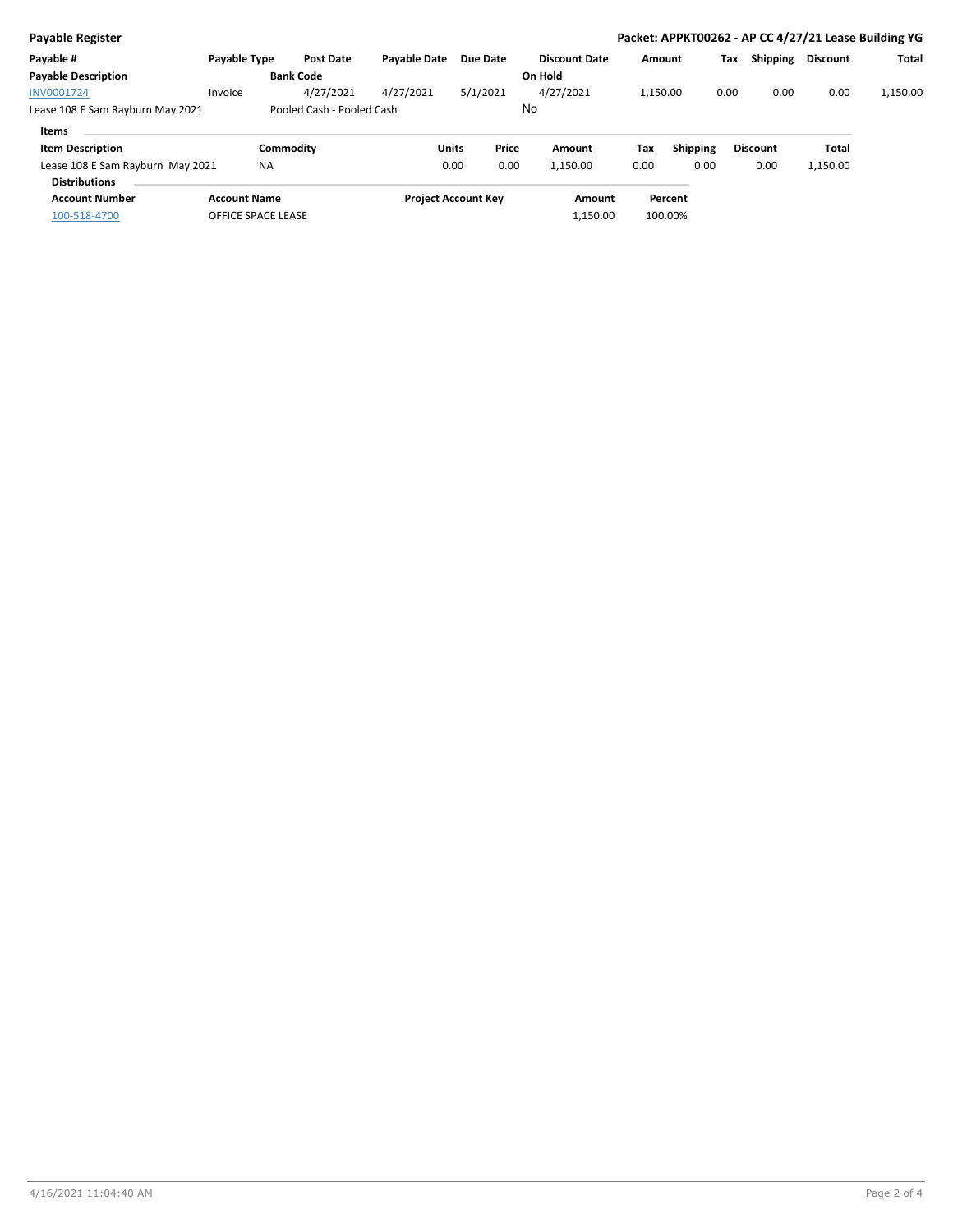## Payable Summary

| Type    | Count               | Gross    | Tax  | <b>Shipping</b> | <b>Discount</b> | <b>Total</b> | <b>Manual Payment</b> | <b>Balance</b> |
|---------|---------------------|----------|------|-----------------|-----------------|--------------|-----------------------|----------------|
| Invoice |                     | 8.225.00 | 0.00 | 0.00            | 0.00            | 8.225.00     | 0.00                  | 8.225.00       |
|         | <b>Grand Total:</b> | 8.225.00 | 0.00 | 0.00            | 0.00            | 8.225.00     | 0.00                  | 8.225.00       |